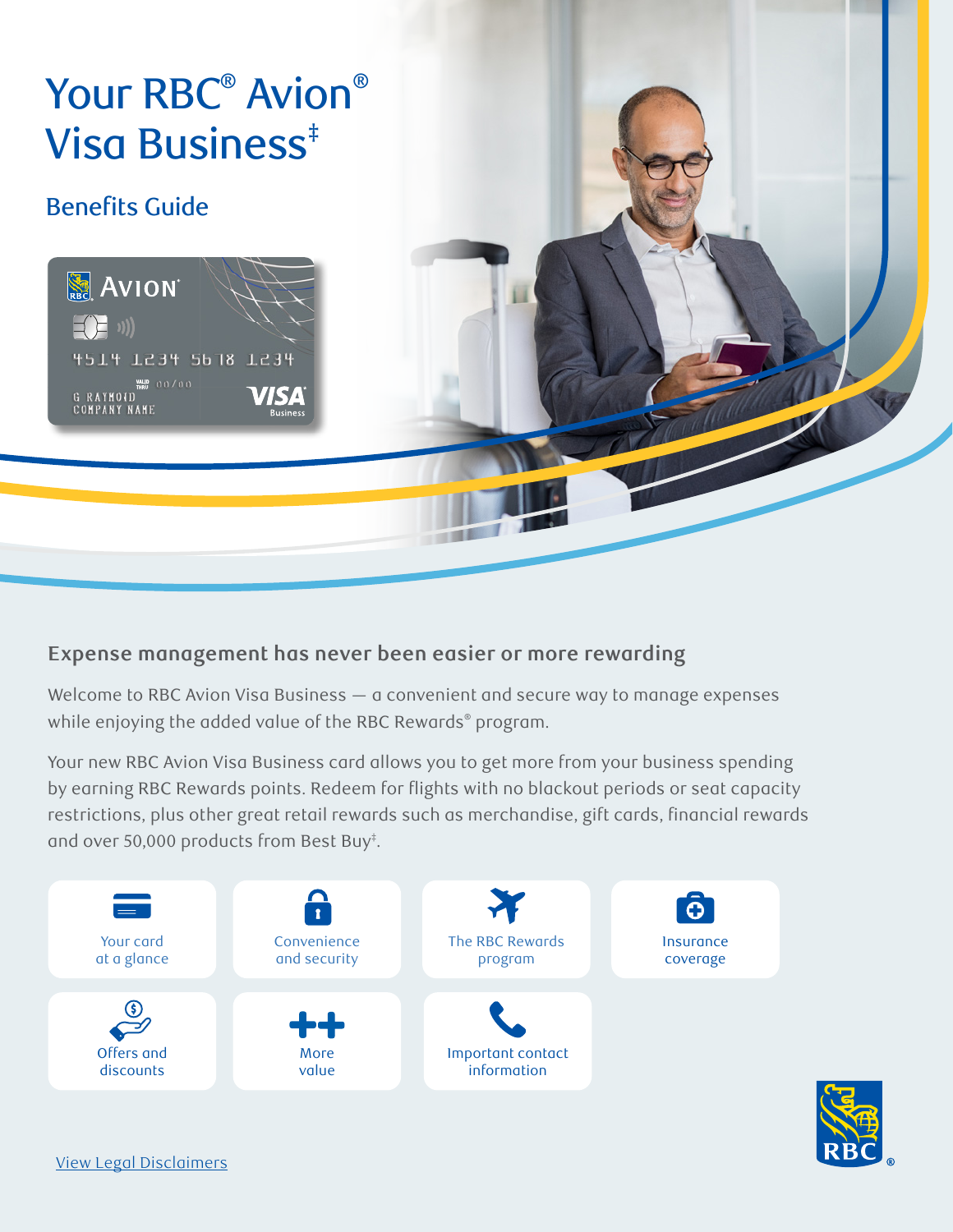## <span id="page-1-0"></span>> Your RBC Avion Visa Business card at a glance

Earn and redeem points faster — combine the RBC Rewards points earned from all of your employees' Avion Visa Business cards in one account, then combine those points with your business and personal Platinum and Avion card points for an effective way to earn more RBC Rewards points.

Your RBC Avion Visa Business card also gives you the flexibility and convenience to efficiently handle all your business expenses, while providing valuable insurance coverage. And, with embedded chip technology, the Avion Visa Business card is one of the safest cards for international travel.

You can count on your Avion Visa Business card, wherever your business takes you.

This guide will provide you with everything you need to know about your card, including important phone numbers listed at the back.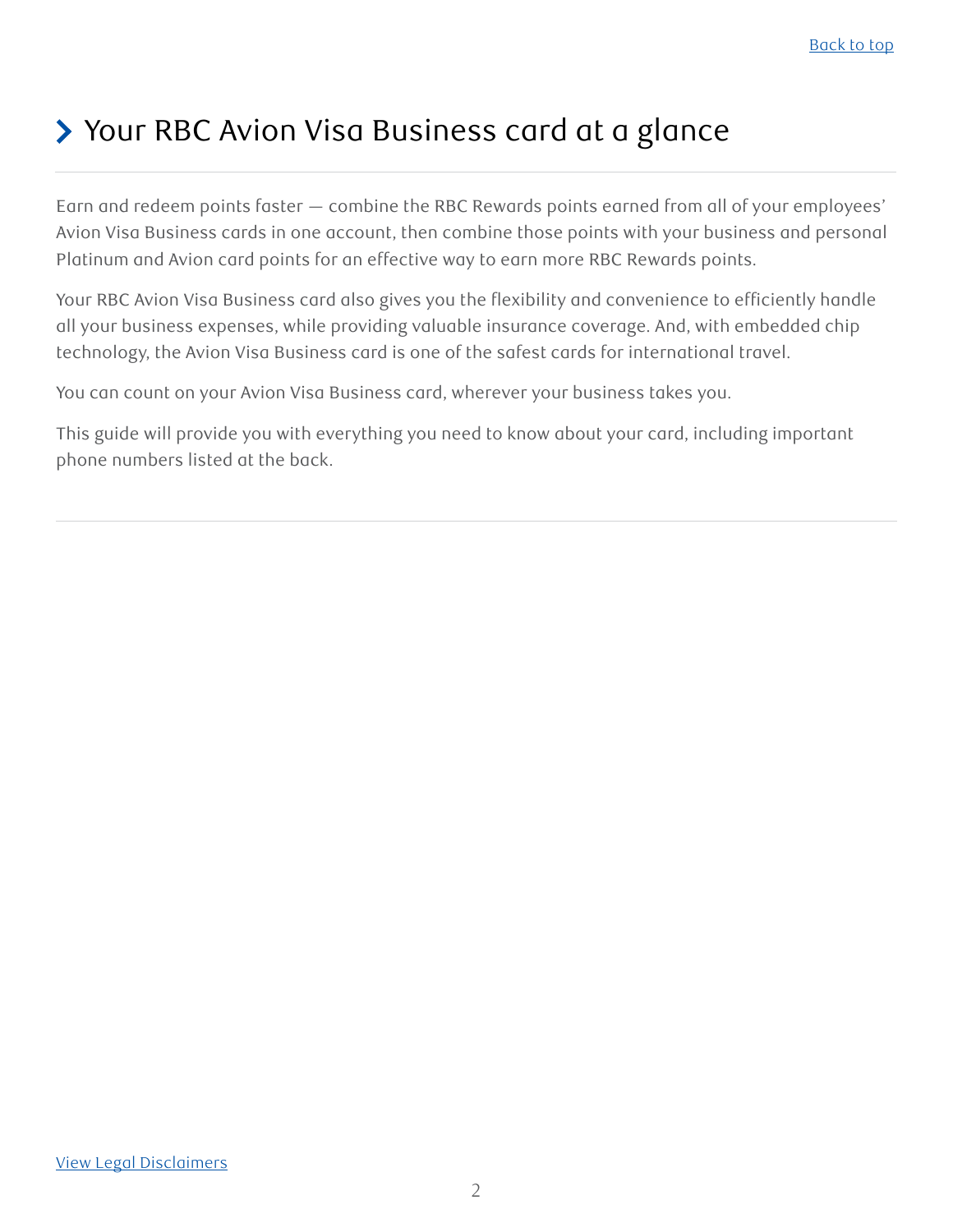# <span id="page-2-0"></span>> The next level of convenience and security

| Easy access to<br>funds                              | You can use your RBC Avion Visa Business card to access your<br>available funds any time, anywhere, through several convenient<br>options:<br>Access cash advances of up to \$1,000 CAD per day (up to your<br>available credit limit) at any ATM worldwide' displaying the<br>Visa $\dagger$ logo.                        |  |
|------------------------------------------------------|----------------------------------------------------------------------------------------------------------------------------------------------------------------------------------------------------------------------------------------------------------------------------------------------------------------------------|--|
|                                                      |                                                                                                                                                                                                                                                                                                                            |  |
|                                                      |                                                                                                                                                                                                                                                                                                                            |  |
|                                                      | Set up pre-authorized payments for most of your bills and enjoy<br>٠<br>the convenience of a single monthly payment through your RBC<br>Avion Visa Business card.                                                                                                                                                          |  |
| Lost or stolen<br>cards                              | As soon as you realize your card is missing, call the Lost or Stolen Cards<br>number listed below. Be sure to identify yourself as an RBC Avion Visa<br>Business cardholder when you call. The Card Centre will cancel your lost<br>or stolen card, issue a replacement card and send it to you by mail.                   |  |
|                                                      | Lost or Stolen Cards Inside North America:<br>1-800 ROYAL <sup>®</sup> 1-2 (1-800-769-2512)                                                                                                                                                                                                                                |  |
|                                                      | Don't forget! If you lose your credit card, you can lock your card directly from your phone using the RBC<br>Mobile <sup>2</sup> app. Unlocking is just as easy. Learn more about Card Lock at rbc.com/creditcardlock.                                                                                                     |  |
| Chip and PIN for<br>the highest level<br>of security | Your RBC Avion Visa Business card features state-of-the-art Chip and PIN<br>technology, which protects you against counterfeiting and fraud because<br>the chip embedded in your card is encrypted and virtually impossible to<br>replicate. When you make a transaction at a chip-enabled terminal, you're<br>in control. |  |
| Visa payWave                                         | This "contactless" feature lets you pay for purchases without having to<br>swipe or insert your card at locations that accept Visa payWave <sup>#</sup> . It's a fast,<br>convenient and secure way to pay for small, everyday purchases.                                                                                  |  |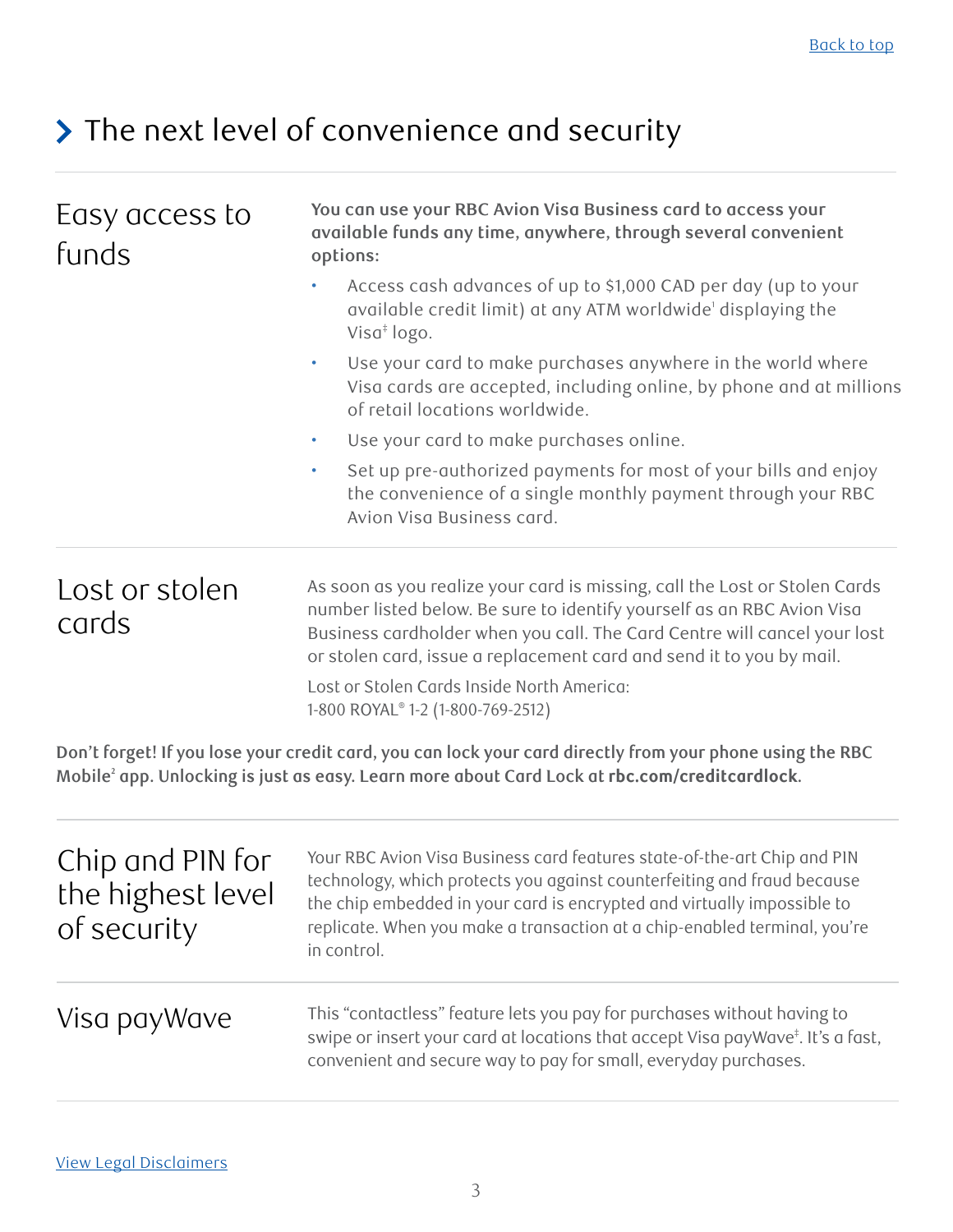## <span id="page-3-0"></span>> Earning RBC Rewards points

# **RBC rewards**

As an RBC Avion Visa Business cardholder, you will automatically earn 1 RBC Rewards point for every dollar you charge to your card.<sup>3</sup> Plus, you can earn points even faster if you are a business owner with both a personal Avion and a business Avion credit card and you choose to combine your RBC Rewards points on one card.<sup>4</sup> Your points are redeemable for an outstanding range of rewards, including travel, merchandise, gift cards, charitable donations and RBC Financial Rewards<sup>®</sup> vouchers.<sup>5</sup>

**Visit rbcrewards.com/earn.**

**RBC Rewards points can be redeemed for flights on any airline with no blackout periods or seat capacity restrictions.**

| Travel Rewards         | The RBC Rewards program gives you the flexibility and choice to<br>customize your travel plans. You can redeem points for: |
|------------------------|----------------------------------------------------------------------------------------------------------------------------|
|                        | Flights<br>$\bullet$                                                                                                       |
|                        | Vacation packages<br>$\bullet$                                                                                             |
|                        | Hotel accommodations<br>$\bullet$                                                                                          |
|                        | Car rentals<br>$\bullet$                                                                                                   |
|                        | Cruises<br>$\bullet$                                                                                                       |
|                        | <b>Tours</b><br>$\bullet$                                                                                                  |
| Payback with<br>Points | Payback with Points' allows you to use your points to make a payment<br>directly toward your card balance.                 |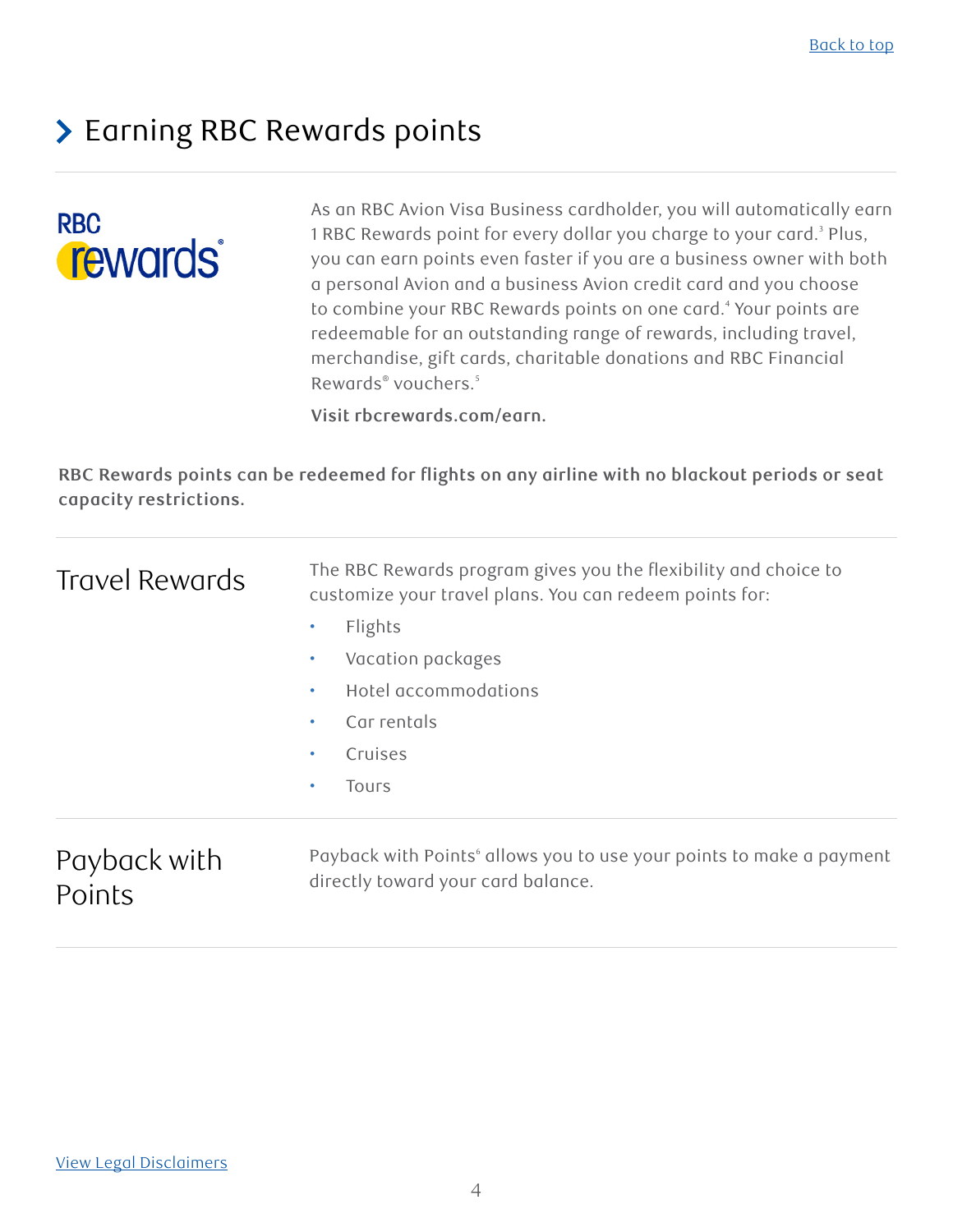## > Earning RBC Rewards points

| Merchandise<br>Rewards           | Choose from a wide selection of rewards from top name brands such<br>as Samsung <sup>‡</sup> , Cuisinart <sup>‡</sup> and Heys <sup>‡</sup> . You can also redeem points for<br>over 50,000 products from Best Buy <sup>‡</sup> .        |
|----------------------------------|------------------------------------------------------------------------------------------------------------------------------------------------------------------------------------------------------------------------------------------|
| Gift cards                       | With most gift cards starting as low as 1,200 RBC Rewards points, <sup>7</sup><br>choose from our list of some of Canada's leading retailers, such as<br>Home Depot <sup>#</sup> , McDonald's <sup>#</sup> and more.                     |
| RBC Financial<br>Rewards         | Put your points toward your financial plans with RBC Financial<br>Rewards vouchers.                                                                                                                                                      |
| Redeeming your<br>points is easy | You will find your up-to-date points balance clearly shown on your<br>statement each month.<br>For more information on reward choices and how to redeem points,<br>refer to the enclosed redemption brochure or visit<br>rbcrewards.com. |

Sign up today for your monthly e-newsletter at rbcrewards.com and receive updates on our latest promotions and program updates.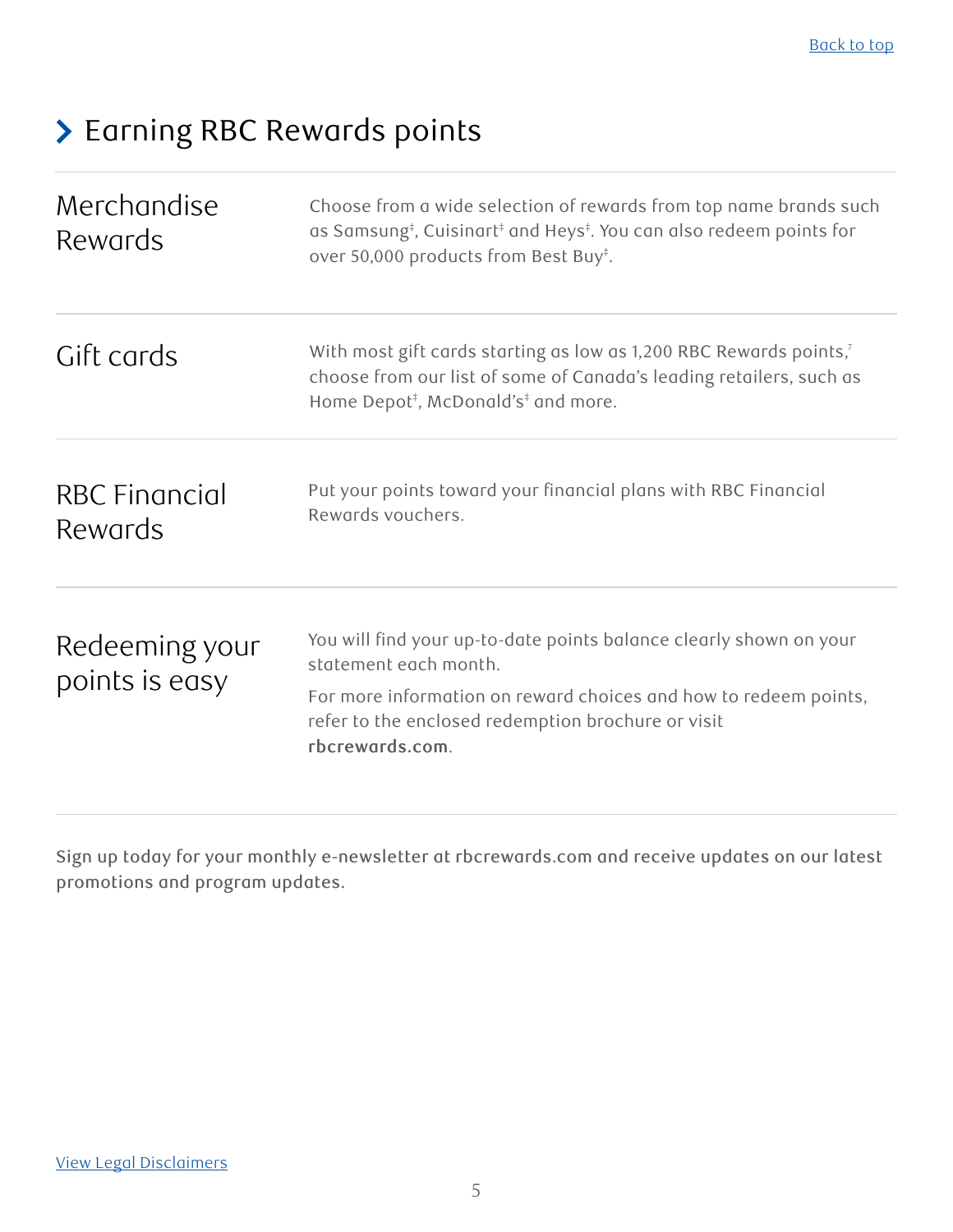## <span id="page-5-0"></span>> Valuable insurance protection

Protect yourself, your travel and your purchases. Simply use your RBC Avion Visa Business card for all your purchases and take advantage of automatic insurance coverages.

| <b>Trip Cancellation</b><br>$\&$ Trip<br>Interruption<br>Insurance <sup>8</sup> | When you pay for your trip using your RBC Avion Visa Business card,<br>should the unexpected happen and cause you to cancel your trip, this<br>insurance provides reimbursement for any non-refundable prepaid<br>travel arrangements. And, if need be, provides reimbursement for the<br>one-way economy ticket back to your departure point should your trip be<br>interrupted or delayed. |
|---------------------------------------------------------------------------------|----------------------------------------------------------------------------------------------------------------------------------------------------------------------------------------------------------------------------------------------------------------------------------------------------------------------------------------------------------------------------------------------|
| Travel Accident<br>Insurance <sup>9</sup>                                       | Eligible cardholders are covered when they use their RBC Avion Visa<br>Business card to pay for fares on any licensed common carrier. The<br>coverage is up to \$500,000 CAD per eligible cardholder in the event of<br>accidental death, dismemberment or loss of sight.                                                                                                                    |
| Purchase<br>Security<br>Insurance <sup>10</sup>                                 | Eligible business purchases you make with your RBC Avion Visa Business<br>card are automatically insured against loss, theft or damage for up to<br>90 days from the date of purchase. Please keep your sales receipts and<br>warranties in case you need to file a claim.                                                                                                                   |
| Extended<br>Warranty<br>Insurance <sup>10</sup>                                 | This insurance doubles the original manufacturer's Canadian warranty,<br>for up to one additional year, on eligible business items you purchase with<br>your RBC Avion Visa Business card. The original warranty plus extended<br>warranty cannot exceed five years. Please save receipts, sales drafts and<br>manufacturers' warranties in the event that you need to file a claim.         |
| Auto Rental<br>Collision/<br>Loss Damage<br>Insurance <sup>11</sup>             | This insurance provides coverage against collision, theft and damage for<br>the first 48 consecutive days per rental. Simply rent a vehicle using your<br>RBC Avion Visa Business card and decline the Collision Damage Waiver<br>(CDW) or Loss Damage Waiver (LDW) protection offered by the rental<br>company.                                                                             |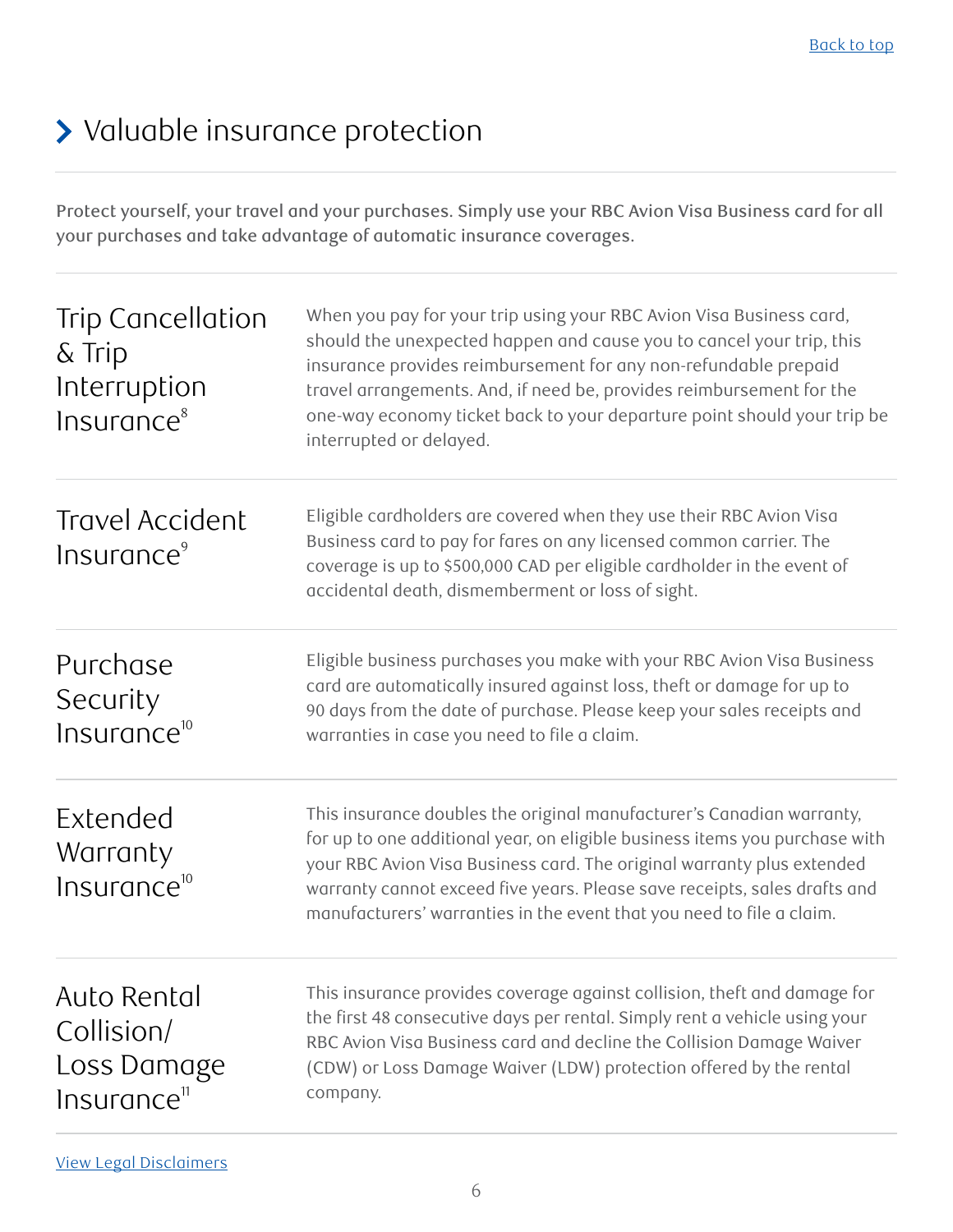# > Valuable insurance protection

| Emergency<br>Purchases<br>Insurance <sup>10</sup> | In the event that your checked luggage is lost or delayed by an airline for<br>more than four hours, your card entitles you to purchases of up to \$500<br>CAD in necessary clothing and toiletries if purchased within four days of<br>arrival. Your ticket must have been purchased with your RBC Avion Visa<br>Business card or with RBC Rewards points you've redeemed for travel.                                      |
|---------------------------------------------------|-----------------------------------------------------------------------------------------------------------------------------------------------------------------------------------------------------------------------------------------------------------------------------------------------------------------------------------------------------------------------------------------------------------------------------|
| Flight Delay<br>Insurance <sup>9</sup>            | If you miss a connection, you are denied boarding or your flight departure<br>is delayed, this insurance reimburses you with up to \$250 CAD per day<br>to a maximum of \$500 CAD. Reimbursement is for reasonable expenses<br>incurred for hotel accommodation, restaurant meals, refreshments,<br>emergency purchases and other sundry items, provided the flight was<br>paid for with your RBC Avion Visa Business card. |
| Hotel/Motel<br>Burglary<br>$Insurance^{10}$       | If you are a registered guest of a hotel or motel and the room was<br>booked and paid for with your RBC Avion Visa Business card, you will be<br>reimbursed with up to \$2,500 CAD for the damage to or loss of personal<br>items resulting from the burglary of that hotel or motel room. A police<br>report verifying that there were visible signs of forced entry into your<br>hotel or motel room is required.         |

For complete details regarding your insurance coverage, please refer to the Certificates of Insurance.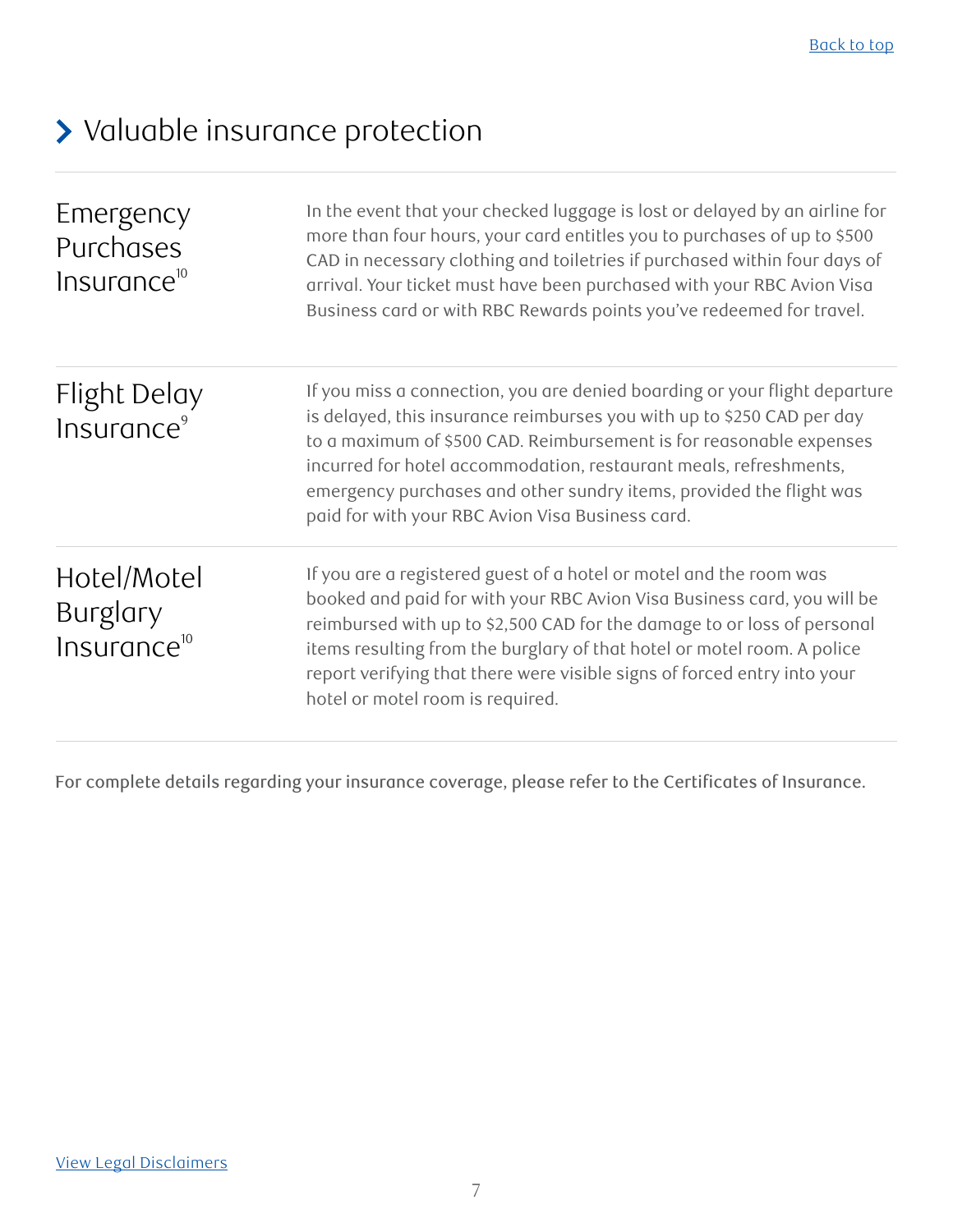# <span id="page-7-0"></span>Offers and discounts

| Visa SavingsEdge <sup>#</sup>       | Turn business purchases into business savings automatically <sup>12</sup> with Visa<br>SavingsEdge <sup>‡</sup> . Enrol your eligible RBC Avion Visa Business card for free<br>at visasavingsedge.ca. Be sure to watch your statement for other value<br>offers and saving opportunities, exclusively yours as an RBC Avion Visa<br>Business cardholder. |
|-------------------------------------|----------------------------------------------------------------------------------------------------------------------------------------------------------------------------------------------------------------------------------------------------------------------------------------------------------------------------------------------------------|
| Save cash<br>on every fill-up       | Your Avion Visa Infinite Business card also lets you save on gas at Petro-<br>Canada <sup>‡</sup> . Link your credit card to your Petro-Points <sup>‡</sup> card <sup>13</sup> and instantly<br>save 3 cents/L on gas, plus earn 20% more RBC Rewards points and<br>Petro-Points every time you pay with your linked card. <sup>14</sup>                 |
|                                     | Link your cards >                                                                                                                                                                                                                                                                                                                                        |
|                                     | Don't have a Petro-Points card? You can easily join the Petro-Points<br>program through RBC Online Banking when you log in to link your cards.                                                                                                                                                                                                           |
| Rent from Hertz<br>to earn and save | When you rent with Hertz <sup>#</sup> you'll earn 2X RBC Rewards points <sup>15</sup> and you<br>can enroll for the Hertz Business Rewards program, which means you'll<br>enjoy up to a 30% discount on the base rate <sup>16</sup> of your rental (Canada and<br>U.S. only), pay no additional driver fee, earn free rental days and more.              |
|                                     | Enrol in 3 easy steps:                                                                                                                                                                                                                                                                                                                                   |
|                                     | 1. Sign in to your RBC Online Banking account                                                                                                                                                                                                                                                                                                            |
|                                     | 2. On the RBC Offers page, click Load Offer for the Hertz Offer                                                                                                                                                                                                                                                                                          |
|                                     | 3. Follow the steps to enrol for a Hertz Business Rewards membership or<br>visit hertz.ca/RBCBusiness                                                                                                                                                                                                                                                    |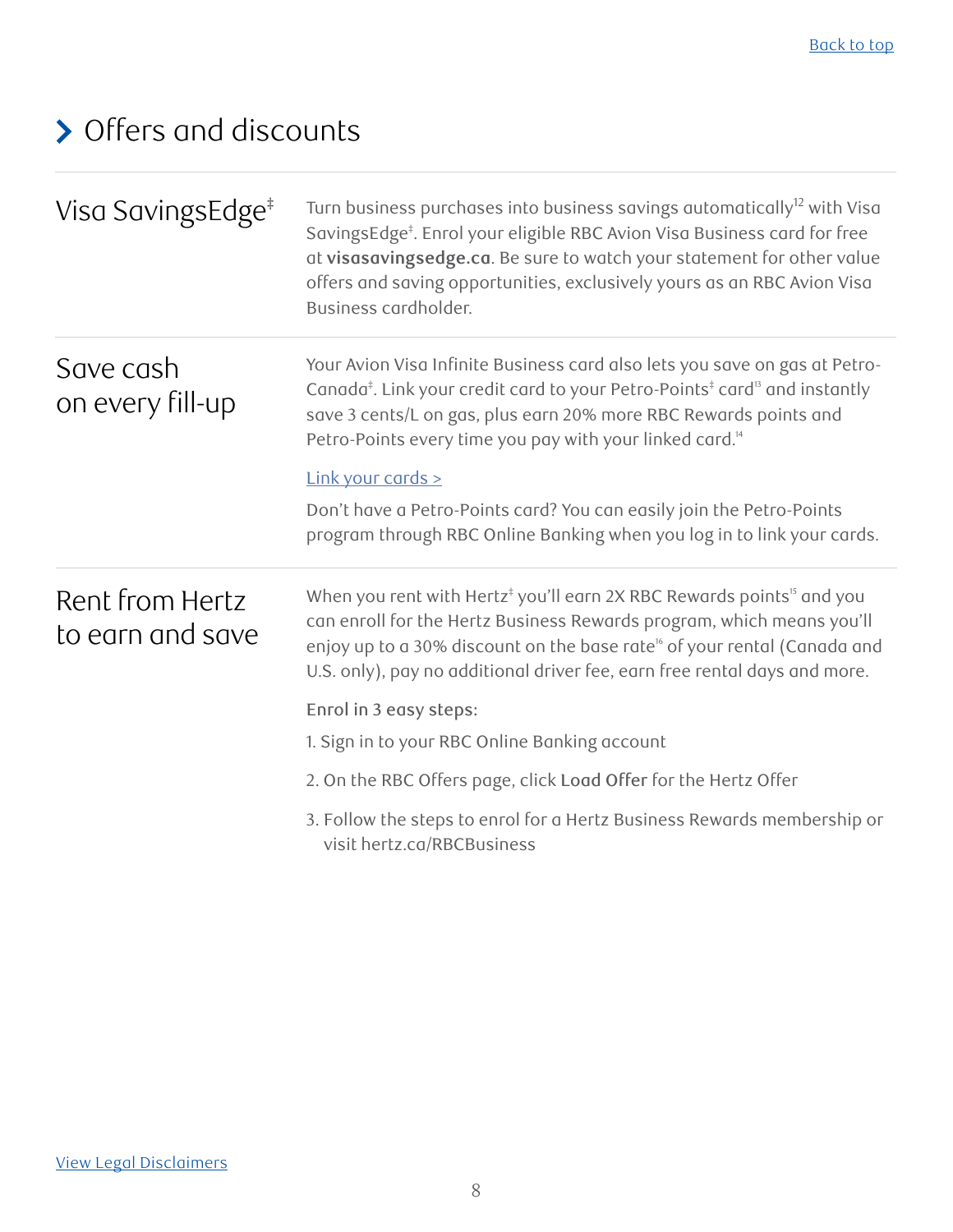## <span id="page-8-0"></span>> More value

Earn more Be Well points at Rexall

Get 50 Be Well<sup>‡</sup> points for every \$1 spent on eligible purchases when you shop at Rexall with your linked RBC® card." <u>www.rbc.com/rexall</u>



## Enjoy unlimited \$0 delivery fees with DoorDash

Get a complimentary DashPass<sup>‡</sup> subscription from DoorDash<sup>‡</sup> for up to 12 months and enjoy unlimited deliveries from qualifying restaurants you love – with \$0 delivery fees on orders of \$12+ when you pay with an eligible RBC credit card!<sup>8</sup> [www.rbc.com/doordash](http://www.rbc.com/doordash)



[View Legal Disclaimers](#page-10-0)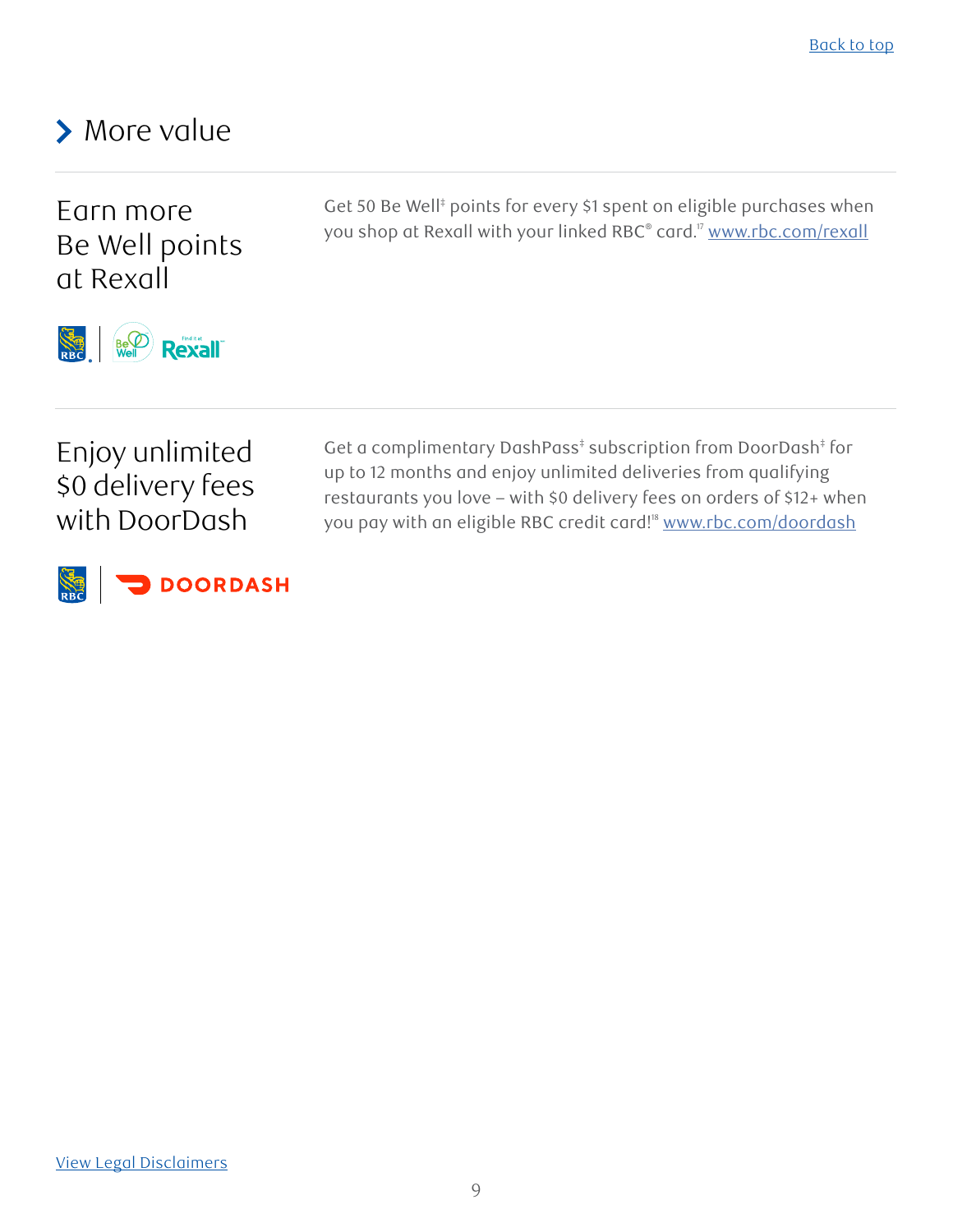## <span id="page-9-0"></span>> Important contact information

#### **RBC Rewards points redemption**

For travel, call RBC Rewards Travel at 1-877-636-2870, or visit **[rbcrewards.com](https://www.rbcrewards.com)**. For merchandise, RBC Financial Rewards vouchers and gift cards/certificates: **1-800 ROYAL® 1-2 (1-800-769-2512)**

#### **RBC Royal Bank® customer service**

Within North America: **1-800 ROYAL 1-2 (1-800-769-2512)**

Obtain your Visa balance, request copies of statements or redeem points using our 24-hour automated system: **1-800 ROYAL 1-2 (1-800-769-2512)**

To disable telephone access to your account information: **1-800 ROYAL 1-2 (1-800-769-2512)**

#### **Lost or stolen cards**

Within North America: **1-800 ROYAL 1-2 (1-800-769-2512)**

Collect calls from outside North America: **416-974-7780**

**Call 24 hours a day, seven days a week, and collect calls will be accepted.**

#### **Assured Assistance**

Within North America: **1-800-533-2778** Collect from outside North America: **905-816-2581**

Call for assistance with insurance listed in this guide, 24 hours a day, seven days a week.